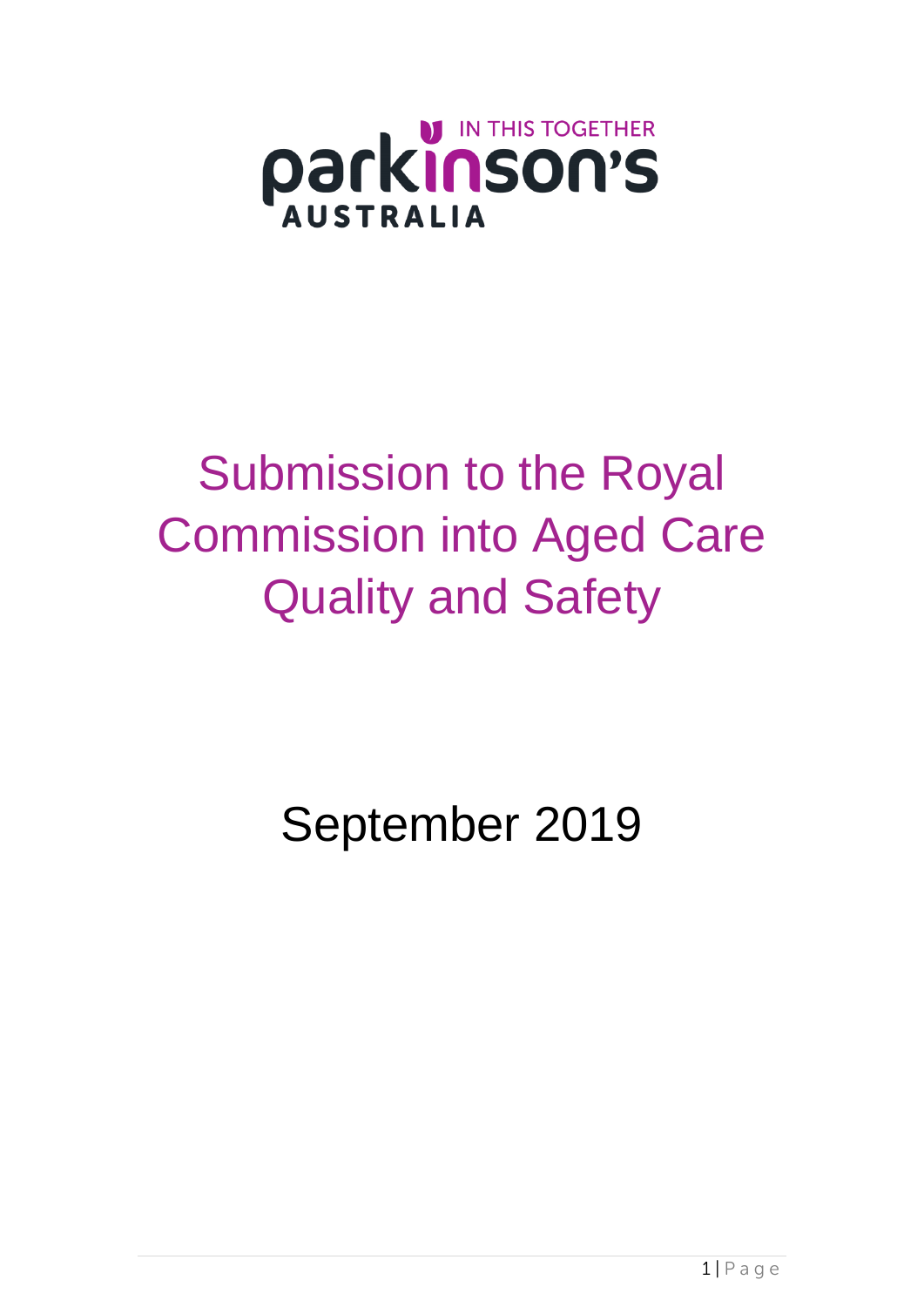

#### Our Vision

A world without Parkinson's. Help for today. Hope for tomorrow.

#### Our Purpose

Parkinson's Australia works collaboratively at a national level with member organisations to advance the interests of people affected by Parkinson's, through developing national policies, promoting research and best practice in treatment and being the national voice of the Parkinson's community.

#### Our Goals

- $\triangleright$  To advocate for the interests of people affected by Parkinson's in Australia.
- $\triangleright$  To promote best practice models of service delivery so they are equally available for all people with Parkinson's nation-wide
- ➢ To increase awareness of Parkinson's.
- $\triangleright$  To increase support for and investment in research.

#### Our contact details

Parkinson's Australia Inc

Unit 8, 2 Phipps Close Deakin ACT 2600

PO Box 108 Deakin West ACT 2600

 ceo@parkinsons.org.au ■ 0417-236-998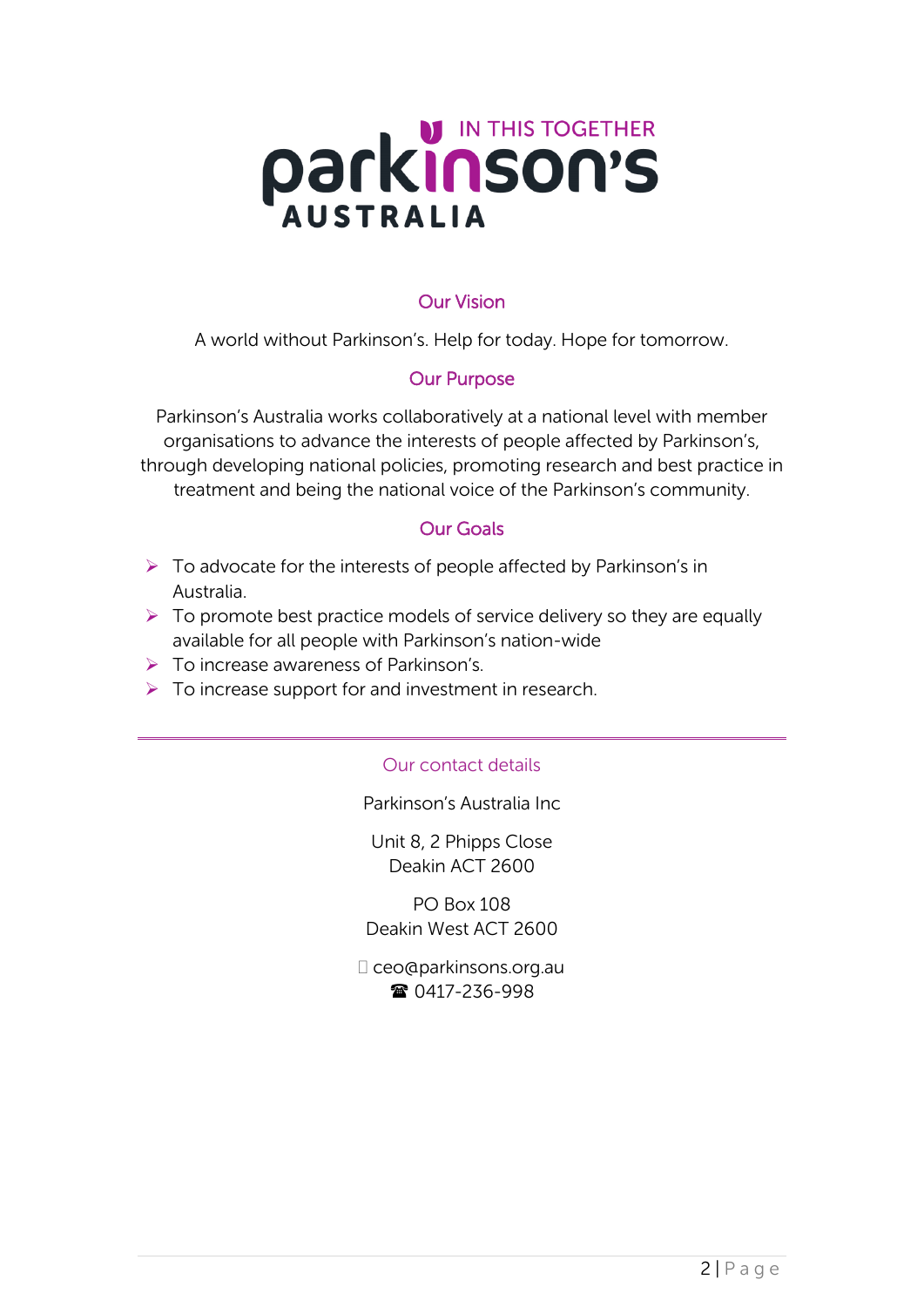# **Table of Contents**

| Access to primary care, specialist and allied health services in RACF's  8 |  |
|----------------------------------------------------------------------------|--|
|                                                                            |  |
|                                                                            |  |
|                                                                            |  |
|                                                                            |  |
|                                                                            |  |
|                                                                            |  |
|                                                                            |  |
|                                                                            |  |
|                                                                            |  |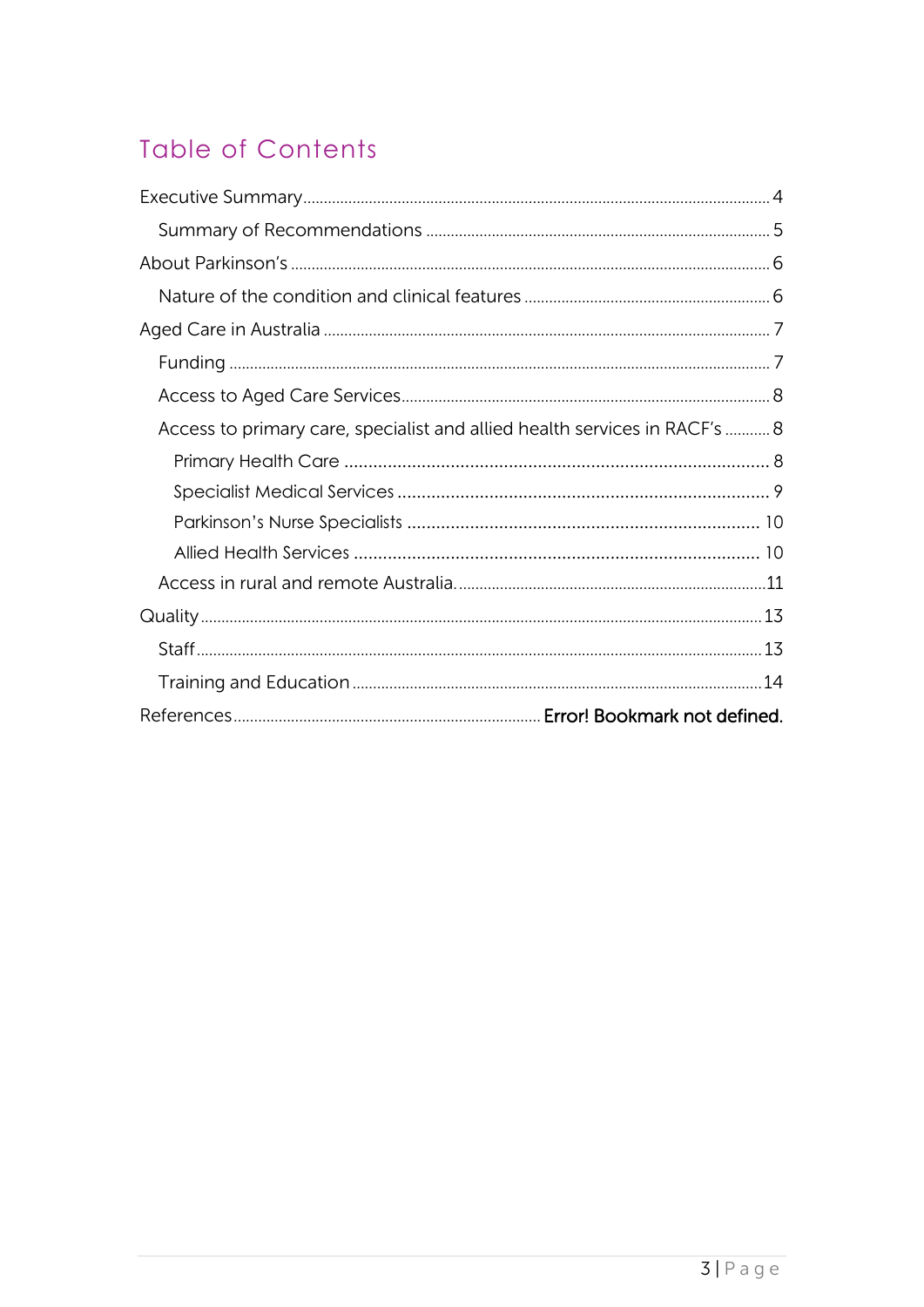## <span id="page-3-0"></span>**Executive Summary**

Parkinson's Australia welcomes the opportunity to make a submission to The Royal Commission into Aged Care Quality and Safety (Royal Commission).

Parkinson's<sup>1</sup> is an incurable progressive neurodegenerative disorder with a complex and diverse range of motor and non-motor symptoms. People living with Parkinson's are likely, as their conditions progresses, to have at least some cognitive impairment, and many will progress to full dementia. For those who live with dementia this is further complicated by the other symptoms of Parkinson's. Unlike many chronic conditions it is impossible to predict exactly how Parkinson's will impact any individual.

Parkinson's Australia believes that older persons should have the right to access care and support in a timely manner to:

- enable them to live independently in their communities;
- maintain a quality of life that enables them to undertake the activities that they believe add meaning to their lives;
- maintain their dignity, identity, culture and values; and,
- be informed about care choices and be able to control care and their personal and social life.

People affected by a progressive neurological condition over the age of 65 are added to long waiting lists for aged care services or have been assigned lower level aged care packages that do not meet their needs. This lack of support for remaining in the home in the aged care system is causing people to be pushed into financial hardship or residential aged care earlier than they wish.

People with a disability should be able to access whichever Government support system best meets their needs, whether it be the National Disability Insurance Scheme (NDIS) or the aged care system. A person diagnosed under 65 years who obtains NDIS support will have access to supports that meet their individual needs and self-management as well as budgets held by a provider. However, a person diagnosed at age 65 and over must rely on the aged care system which, unlike the NDIS, is capped, means-tested and designed to address ageing, not disability. The supports provided under the two systems differ considerably.

<sup>1</sup> In this submission the term 'Parkinson's' can be taken to refer to Parkinson's Disease and Atypical Parkinson's including Multiple System Atrophy, Progressive Supranuclear Palsy, Cortico Basal Degeneration and Lewy Body Dementia or Disease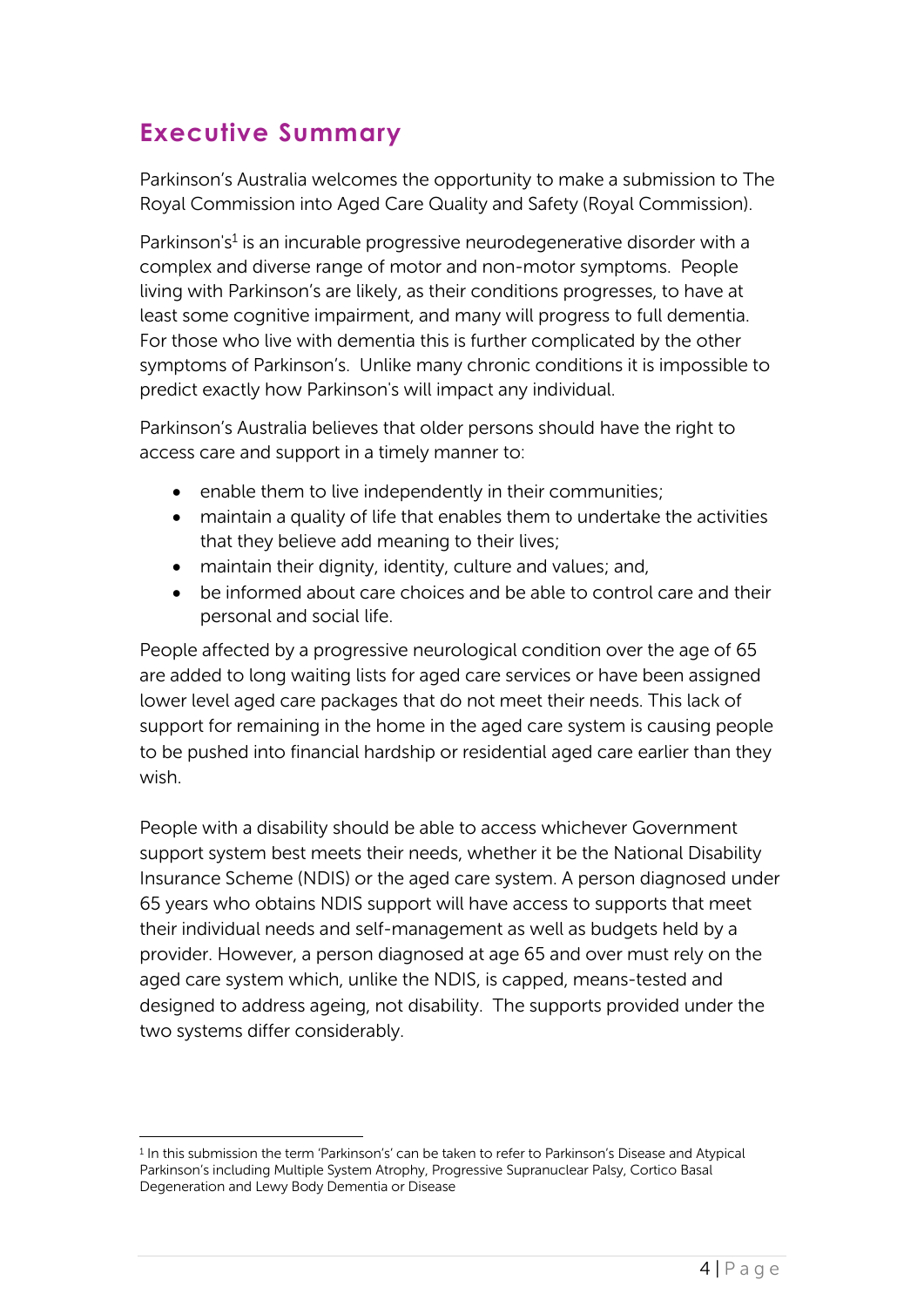Parkinson's Australia believes the long-term aim should be a transition to a single program for people with disabilities of all ages that allows people to gain the support they need, no matter where they are physically located.

In the short term, the priority should be to deal with the issues that require immediate attention in the aged care sector. People who become disabled after age 65 should be able to maintain their well-being and live a fulfilled life.

Maintaining quality of life will require adequate support for them to stay at home, engage in the community, and maintain a connection to the workforce for as long as possible. Aged care support would also benefit from a greater focus on community participation, which is a vital aspect of life for a person affected by a chronic, progressive neurological condition.

#### <span id="page-4-0"></span>Summary of Recommendations

- ➢ To address the inequitable treatment of those under and over 65 years the Government should either transition to a single program for people of all ages or move to reduce the rationing of aged care. Meanwhile the cap on the number of home care packages should be removed.
- $\triangleright$  Once a person has been assessed as requiring care and support, they should be able to access a basic level of service immediately. Full support should be available within 28 days of the assessment date.
- ➢ People living in aged care facilities should be able to access their own GP. Where this is not practicable then they should be able to exercise choice of their GP.
- ➢ People living with Parkinson's in a RACF should have access to a Parkinson's Nurse Specialist and allied health services.
- ➢ People living with Parkinson's should receive specialist medical care in a RACF so that they can manage their Parkinson's and maintain the best quality of life possible.
- ➢ The Government should develop and implement innovative health care service delivery models for people receiving aged care services.
- ➢ The Government should develop and implement patient-to-staff ratios that provide the best mix of staff with respect to roles, scope of practice and numbers.
- ➢ Training should be provided for all personal care and health professionals working in RACF's on the management of Parkinson's disease. This should be provided by a Parkinson's Nurse Specialist.
- ➢ The Government should fund access to online training programs about caring for people with Parkinsons.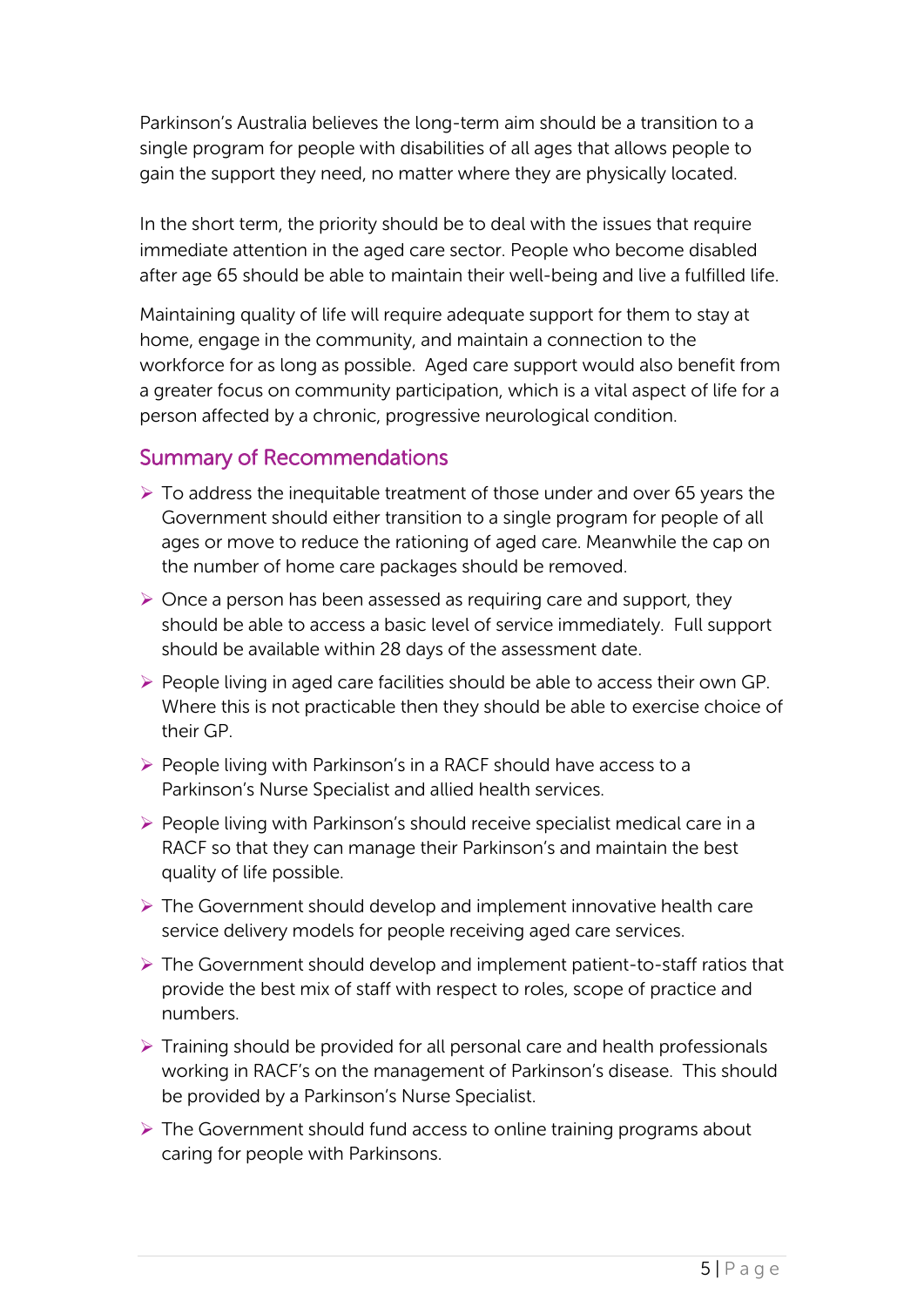# <span id="page-5-0"></span>**About Parkinson's**

Parkinson's Disease is a neurodegenerative condition that has no cure. Parkinson's is the second most common neurodegenerative disease after Alzheimer's disease and has a higher prevalence than many cancers including breast and prostate cancer. The most recent research indicates that more than 210,000 people live with Parkinson's and that more than 1 million carers, family and friends are directly impacted (Ayton, et al. 2018). It has been estimated that the cost of Parkinson's to the community is in the order of \$15b. The direct financial cost of Parkinson's to the Government is estimated at over \$1b annually (Deloitte Access Economics 2015).

Age is the major risk factor for Parkinson's. As people age their risk of Parkinson's increases dramatically. Parkinson's affects 1% of the population over the age of 65 and increases to 5% over the age of 85 (Reeve 2014).

Australia's population is ageing. Currently around 15% of the population is over the age of 65, this is expected to increase to over 21% by 2066 (Australian Bureau of Statistics 2017). Unless a cure is found, the prevalence of Parkinson's will increase as the population ages.

#### <span id="page-5-1"></span>Nature of the condition and clinical features

Parkinson's is a chronic condition that varies in severity, disease course and the range of symptoms. Symptoms include motor symptoms such as tremor, muscle rigidity, slowness and postural instability as well as a range of nonmotor symptoms such as depression, anxiety, hallucinations, cognitive impairment, dementia, gastrointestinal symptoms, sleep disturbance and sensory deficits.

Many people with Parkinson's will, over time, progress from a mild cognitive impairment to full dementia. Some studies have indicated that more than 83% of people living with Parkinson's progress to dementia (Hely MA 2008). Lewy Body Dementia alone accounts for 15% of dementia cases (National Institute for Clinical Excellence 2017) making Parkinson's the third most common cause of dementia.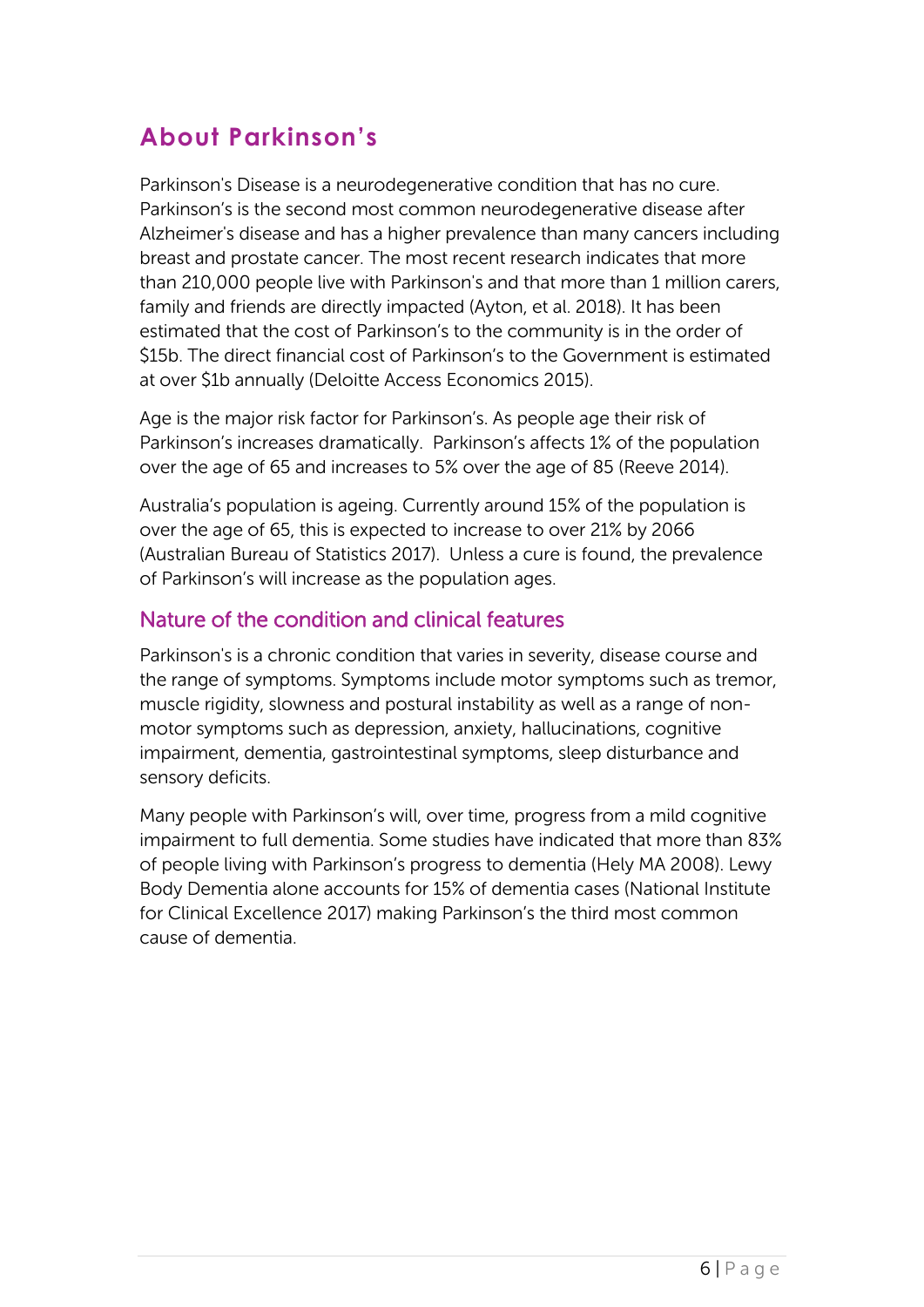# <span id="page-6-0"></span>**Aged Care in Australia**

The ageing of the Australian population will see a marked increase in the number of Australians likely to need aged care. The rapid expansion of the number of older people, particularly in the oldest age groups, will result in a marked increase in demand for aged care services. Around 1.3 per cent of 70 year-olds currently use home care or residential care; this compares to around 15 per cent of 85-year-olds and 50 per cent of 95-year-olds (Tune 2017).

Federal Government policy settings around the aged have effectively ensured that RACF's are a place of residence with a high need for health care. Older people in RACF's are the most vulnerable subsection of an age group that manifests the highest rates of disability in the Australian population. Annually, 30% of residents have one or more falls and 7% fracture a hip. The prevalence of chronic conditions among residents in high care is estimated to be 80% sensory loss, 60% dementia, 40–80% chronic pain, 50% urinary incontinence, 45% sleep disorder, and 30–40% depression (AIHW, Depression in Residential Aged Care 2008-12 2013) (AIHW 2016) (ACQSHC 2009).

People living with Parkinson's are overrepresented in RACF's with 8 per cent of all residents having Parkinson's compared to around 1 per cent of the general population aged over 65.

#### <span id="page-6-1"></span>Funding

Aged care services are rationed by the current budget processes. This is unlike funding for health services, through Medicare, which are demand driven.

Like Medicare services provided through the Medical Benefits Schedule, aged care services are essential in ensuring that people are able to preserve their health and maintain the highest quality of life possible either in a RACF or in the community.

Aged care services should not be rationed but should be available based on need. Recipients of aged care services who are assessed as requiring essential supports and care should have access to these supports and care without having to wait extended periods of time. The community would not accept waiting 12 months for access to general health care.

#### *Recommendation*

To address the inequitable treatment of those under and over 65 years the Government should either transition to a single program for people of all ages or move to reduce the rationing of aged care. Meanwhile the cap on the number of home care packages should be removed.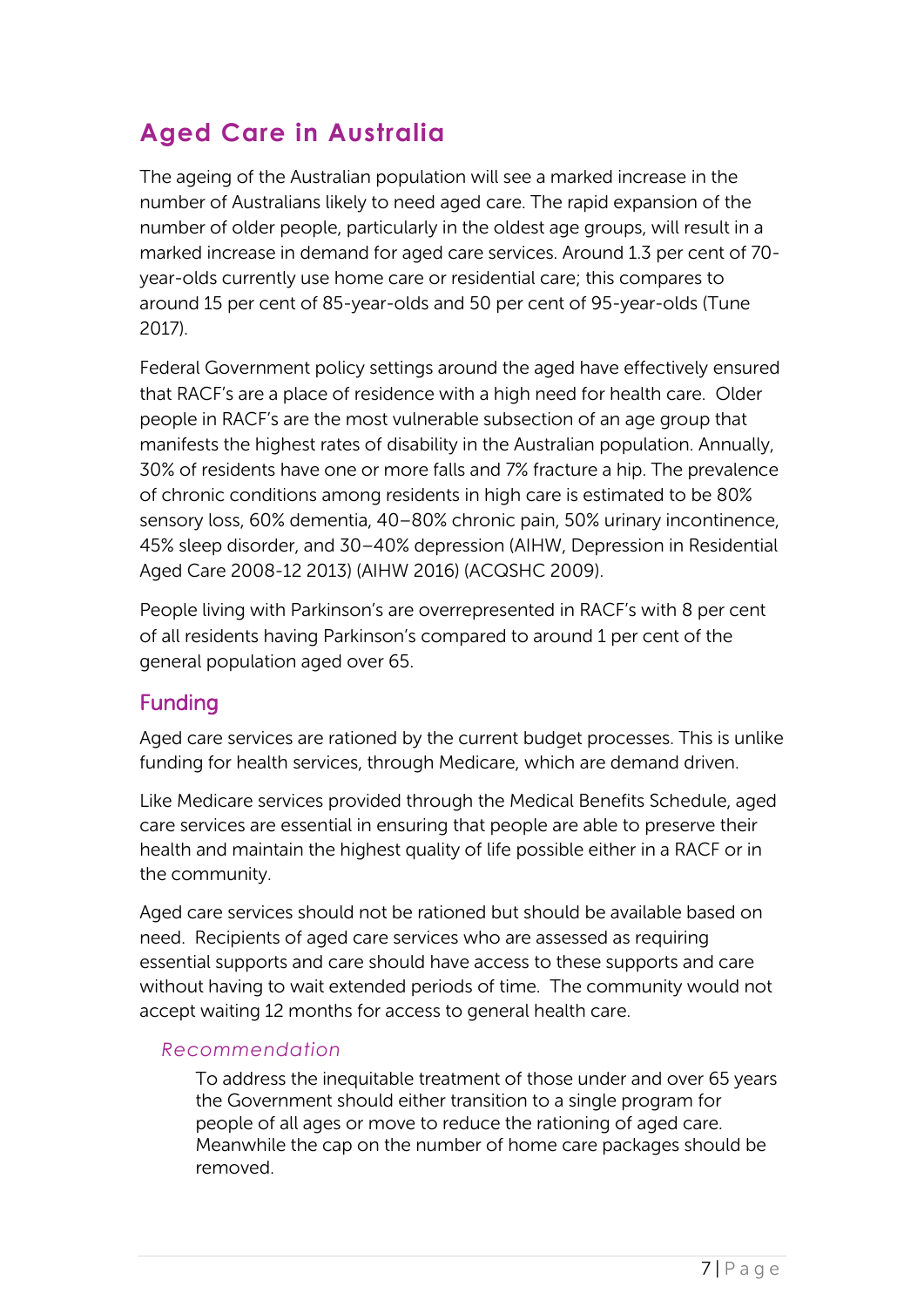## <span id="page-7-0"></span>Access to Aged Care Services

The issues relating to accessing aged care services are well documented. Older people express very strong preferences to remain in their own home as long as possible and preferably until death, and there is currently not enough care available in the community to allow those preferences to be met.

The Department of Health My Aged Care web site states that for someone needing a Level 1 home care package they can expect to wait between 3 and 6 months while for levels 2, 3 & 4 the wait is closer to 2 years (Dept of Health and Aging 2019).

The latest available Report on Government Services (Productivity Commission 2019) indicates that the time taken to access residential care continues to increase. The median wait time people entering residential aged increased to 121 days in 2017–18. Residential aged care waiting time increases are associated with a growth in the number of hospital bed days used by those eligible and waiting for residential aged care placement, reaching 353,695 hospital bed days in 2016–17 (Productivity Commission 2019).

#### *Recommendation*

Once a person has been assessed as requiring care and support, they should be able to access a basic level of service immediately. Full support should be available within 28 days of the assessment date.

## <span id="page-7-1"></span>Access to primary care, specialist and allied health services in RACF's

When people living with Parkinson's move into a RACF, the needs for particular care targeted to their condition remain. People in RACF's are 8 times more likely to have Parkinson's than the general population of people over the age of 65.

#### <span id="page-7-2"></span>Primary Health Care

Access to good primary care through general practice is a cornerstone of a strong health care system. Aged care consumers usually have multiple, chronic and complex health care needs which are best addressed through access to comprehensive multidisciplinary primary care services. Most aged care consumers will have an established relationship with a GP, who has in most cases provided them with care for many years and has a good understanding of their medical history and care needs.

Good primary care services can improve people's health and wellbeing by supporting them to manage their complex and chronic conditions and, by doing so, reduce the need for specialist services and visits to emergency departments (Dept of Health and Ageing 2018). This is particularly pertinent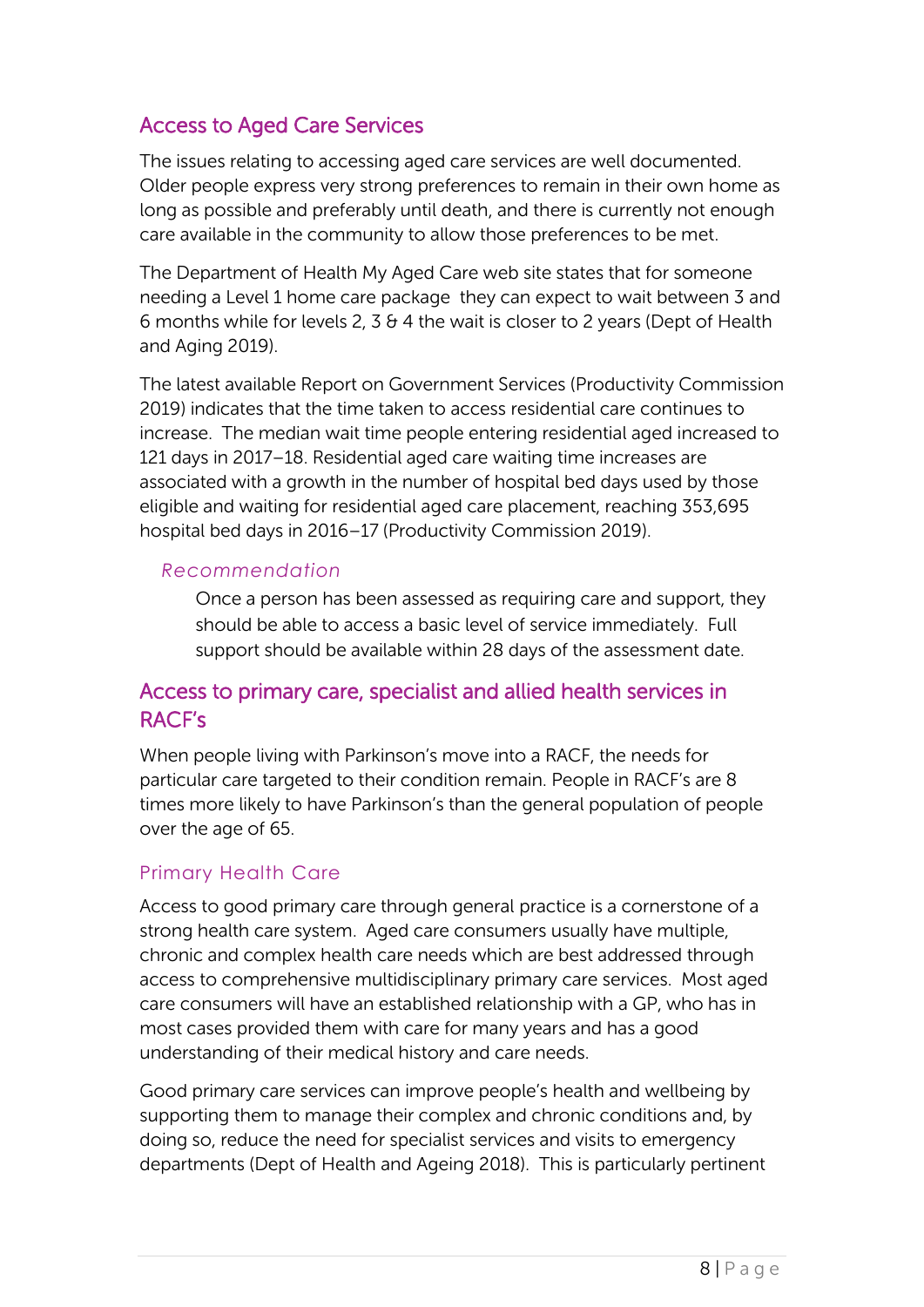for people living with Parkinson's receiving aged care services. In fact, it is more critical as this group will usually have another chronic health condition and be at greater risk of injury, such as falls, or deterioration of their health if their primary health care needs are ignored.

It is frequently reported to Parkinson's Australia that residents in RACF's find it increasingly difficult to access the services of general practice. This observation is supported by the 2017 AMA Aged Care Survey Report which found that more than a third of doctors who currently undertake RACF visits intend to either visit current patients but not visit new patients, decrease the number of visits, or stop visiting RACFs altogether (Australian Medical Assossciation 2017).

The value a GP brings to a RACF should be recognised by the government. General practitioners should be encouraged to visit RACF's and additional incentives, on top of those already announced, may be necessary.

#### *Recommendation*

People living in aged care facilities should be able to access their own GP. Where this is not practicable then they should be able to exercise choice of their GP.

#### <span id="page-8-0"></span>Specialist Medical Services

People living with Parkinson's have complex care needs including very complicated medication/therapy regimes that require constant monitoring and regular adjustment as the condition progresses. These regimes differ from those needed for people living with Alzheimer's and Dementia.

For the great majority of people living with Parkinson's their care is best overseen by a neurologist and preferably a Movement Disorders Neurologist who specialises in conditions such as Parkinson's or a gerontologist who has substantial experience in managing movement disorders. In most cases this requires a patient to travel to the specialist rooms as, with the exception of gerontologists, it unusual for most specialists to visit patients in the residential setting.

The result is that the person living with Parkinson's does not get the care they need whilst living at the RACF.

#### *Recommendation*

People living with Parkinson's should receive specialist medical care in a RACF so that they can manage their Parkinson's and maintain the best quality of life possible.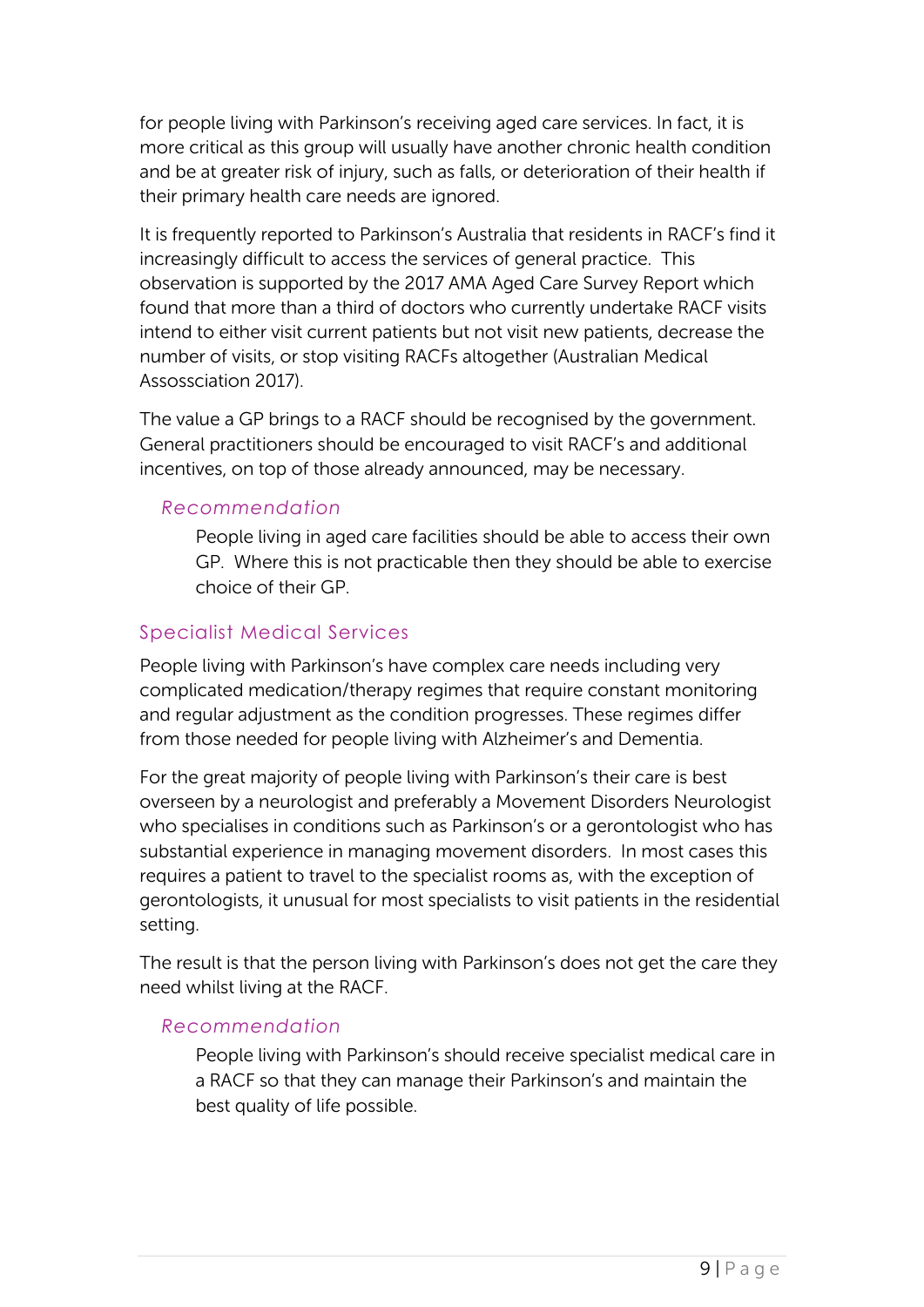### <span id="page-9-0"></span>Parkinson's Nurse Specialists

Parkinson's Nurse Specialists play a crucial role in supporting people living with Parkinson's. These nurses work with patients, carers and care providers to provide advanced clinical leadership and support, advice and education. Research on the use of Parkinson's Nurse Specialists has demonstrated that they:

- Improve the management of symptoms and improve the quality of life of people living with Parkinson's
- Reduce hospital admissions and length of stay
- Delay entry into residential care
- Reduce the need for medical consultations.

Given the very limited access that people in RACF's have to medical specialists the Parkinson's Nurse Specialists provide a vital role in ensuring that patients have access to advanced clinical support and care. The nurse is also the entry point for the patient to multidisciplinary care and often undertakes the role of care coordinator. Parkinson's Nurse Specialists are able to work with consumers and aged care service providers to ensure that care plans are patient-centred to meet the needs of people living with Parkinson's and to train staff how best to manage clients living with Parkinson's.

People living with Parkinson's often have unique needs, compared with other residents. For example, a delay of even five minutes in taking medication at a specified time can lead to 'freezing', where the patient suddenly loses the ability to move, walk, and speak (Buetow, et al. 2010). Understanding these needs is vitally important to providing care. Education and training for personnel on the needs of this group will help the residents and provide the carers with options that will make caring easier. A UK study concluded that Parkinson's Nurse Specialists could be an effective way to help train staff in facilities (Walker, et al. 2013).

Given the high proportion of people in RACF's who are living with Parkinson's, support via a Parkinson's Nurse Specialist will ensure that they receive the appropriate care.

#### <span id="page-9-1"></span>Allied Health Services

People living in RACF's generally have limited access to allied health services.

There is increasing evidence that best practice management of Parkinson's is facilitated where the person living with Parkinson's has access to multidisciplinary care. Speech therapists, physiotherapists, exercise physiologists, nutritionists and palliative care providers provide vital support for a person living with Parkinson's and help them maintain the highest level of independence possible and enable a good quality of life.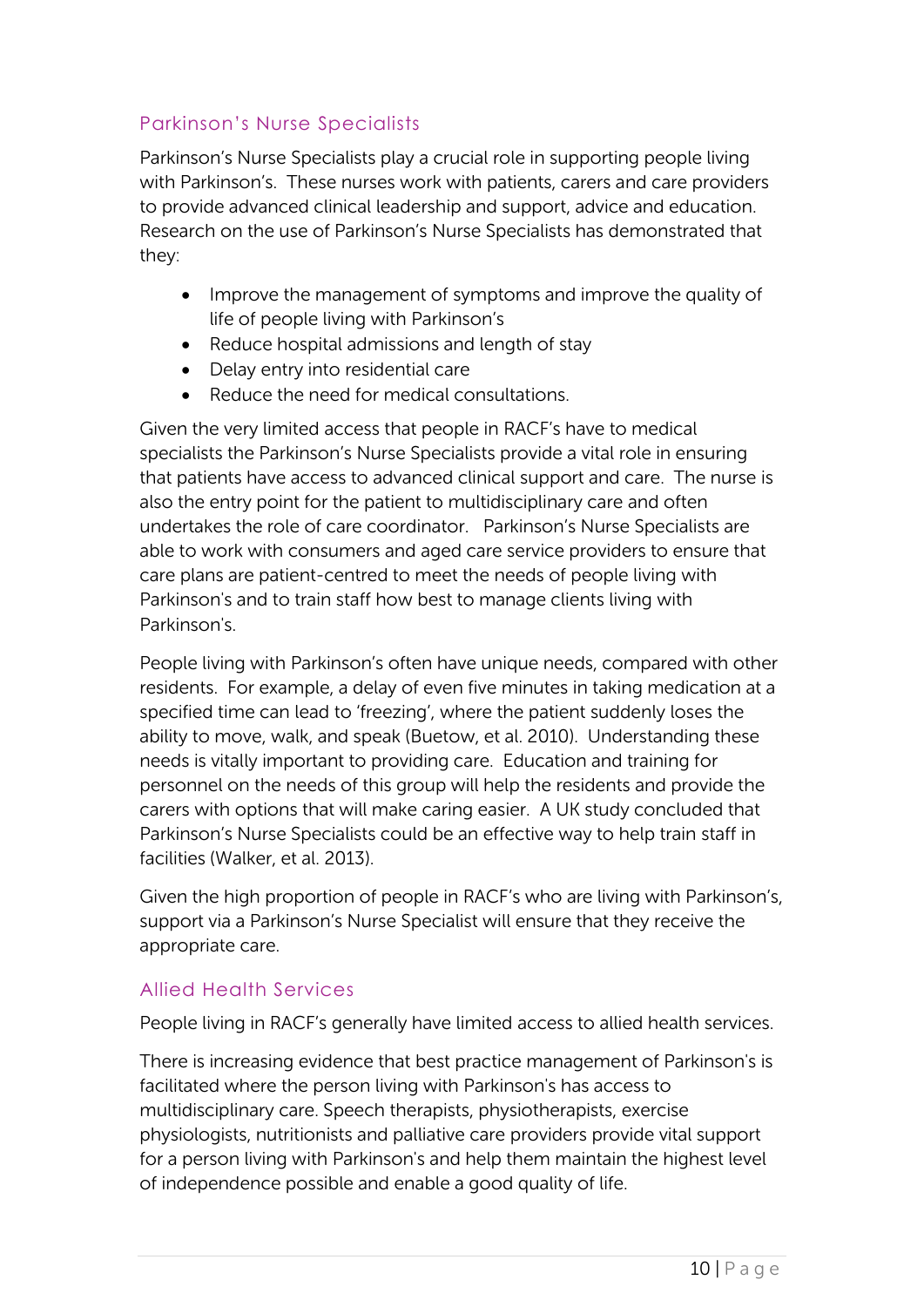#### *Recommendation*

People living with Parkinson's in a RACF should have access to a Parkinson's Nurse Specialist and allied health services.

## <span id="page-10-0"></span>Access in rural and remote Australia.

Whilst many of our aged live in a rural or remote area, there is not a corresponding amount of health practitioners to support them. Access to general practitioners, allied health, specialist and Parkinson's nurses is negatively impacted upon by rurality.

People living in rural and remote areas are often more reliant on home-based care due to their distance from service providers (AIHW 2008). Home-based aged care services need to be appropriately funded to reflect the costs of providing care to users. Being responsive to the geographical location of service users will require funding to adequately reflect any additional costs of travel, particularly where people live in rural and remote locations and service providers need to travel to provide care.

Home care packages currently do not reflect the additional costs associated with travelling long distances to provide care. This allocated funding for care must allow for the travel of care providers, with this particularly impacting on rural and remote Australians requiring care.

People requiring care in rural and remote areas could benefit from innovative modalities of care provision. The current fee-for-service payment model restricts the use of flexible and potentially more efficient methods of providing primary and specialised care services, e.g. follow up telephone conversations or video consultations. While it is recognised that the Medicare Benefits Schedule Review Taskforce have provided recommendations for reforms in this area—to date these recommendations have been limited to care provided by general practitioners and nurse practitioners. Additional consideration needs to be given to support models of care that require input from specialists such as Parkinson's nurses or neurologists.

Better access to responsive, appropriate, high-quality and safe healthcare services and specialist neurological services is needed for many people receiving aged care services. A robust evaluation of the true cost and effectiveness of different service models for providing appropriate and highquality primary care to people living in residential aged care, and people with home-based packages is needed to inform changes to care funding and service delivery.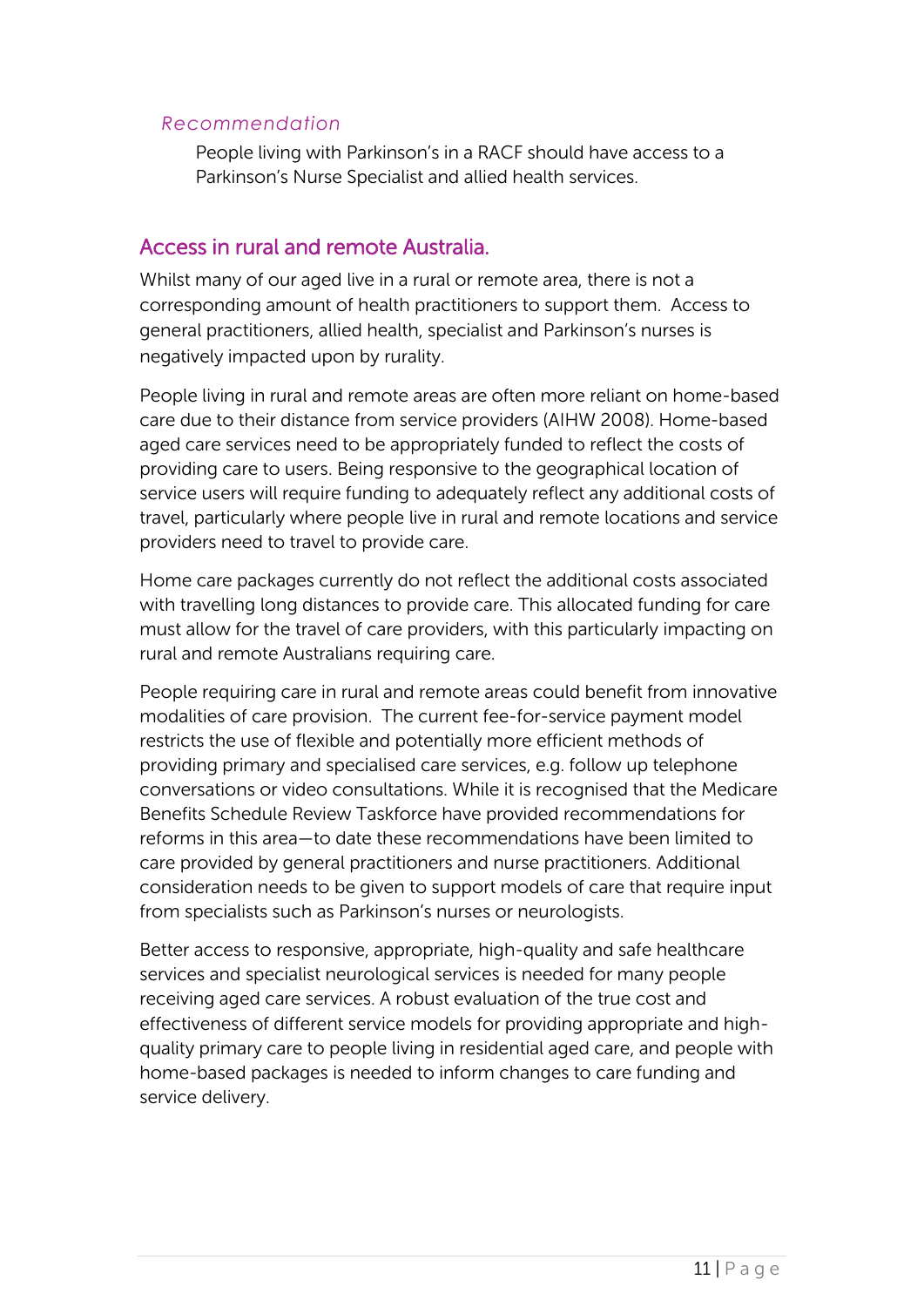#### *Recommendation*

The Government should develop, monitor and ensure innovative health care service delivery models for people living in rural and remote areas receiving aged care services to improve access to health care providers that specialise in Parkinson's.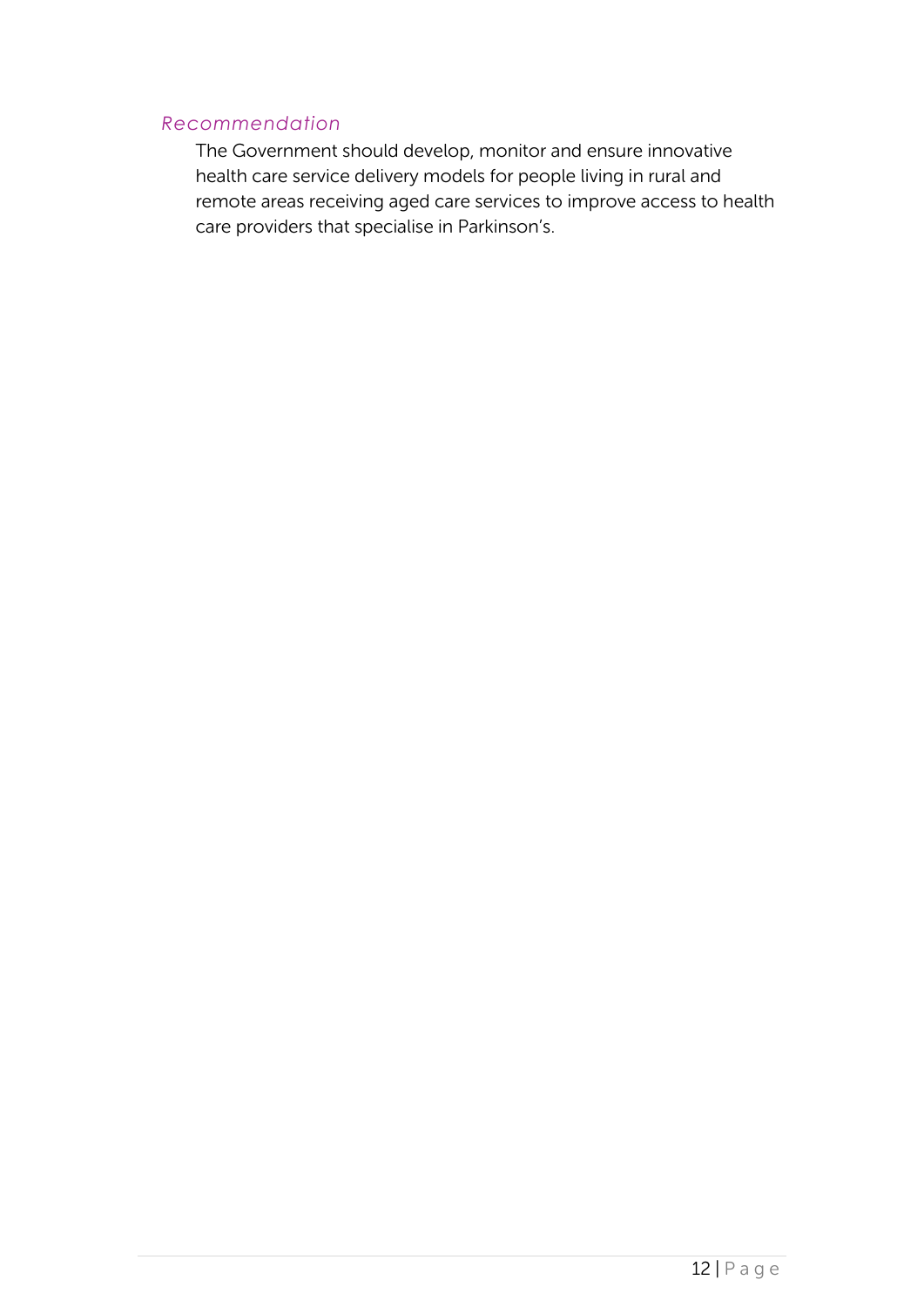# <span id="page-12-0"></span>**Quality**

## <span id="page-12-1"></span>**Staff**

There is no doubt that the quality of care provided through aged care programs is directly linked to the availability of appropriately trained and skilled staff. This is particularly true in residential aged care where the residents are usually totally or largely dependent on the support of staff to undertake their activities of daily living and to maintain a good quality of life.

People living with Parkinson's have specialised care needs, such as medication management, which are often not met within the current aged care arrangements. It is regularly reported to Parkinson's Australia that people living with Parkinson's do not receive their medication on time or that essential mediations are not provided. Because of their motor and cognitive symptoms, it is essential that staff looking after people living with Parkinson's have a good knowledge of the condition and requirements for best practice management of Parkinson's.

It is of concern that it is frequently reported to Parkinson's Australia that the care provided in Aged Care facilities is inadequate. A study undertaken between 2012 and 2015 found that missed care<sup>2</sup> occurred on all shifts and that staffing levels, resident acuity and skill were identified for as the reason for the missed care (Henderson, et al. 2017). A 2016 survey found that only 8.2% of 3,200 registered and enrolled nurses and personal care workers, covering all States and Territories, believed that staffing was always adequate (Willis, et al. 2016).

Recognising the diverse mix of skills needed to deliver comprehensive care, including direct care and care coordination, it is necessary to ensure that the staffing mix provided at any time is appropriate. There is an absence of strong evidence-based tools for effectively and efficiently specifying the appropriate patient-to-staff ratio that is required to provide appropriate, comprehensive and high-quality care to match the care and health needs of residents or aged care service users.

#### *Recommendation*

The Government should develop and implement patient-to-staff ratios that provide the best mix of staff with respect to roles, scope of practice and numbers.

 $2$  Missed care refers to the care including hygiene, ambulation, delayed or missed feeding, missed drug interactions, missed medications and other care and support that would normally be given to a resident.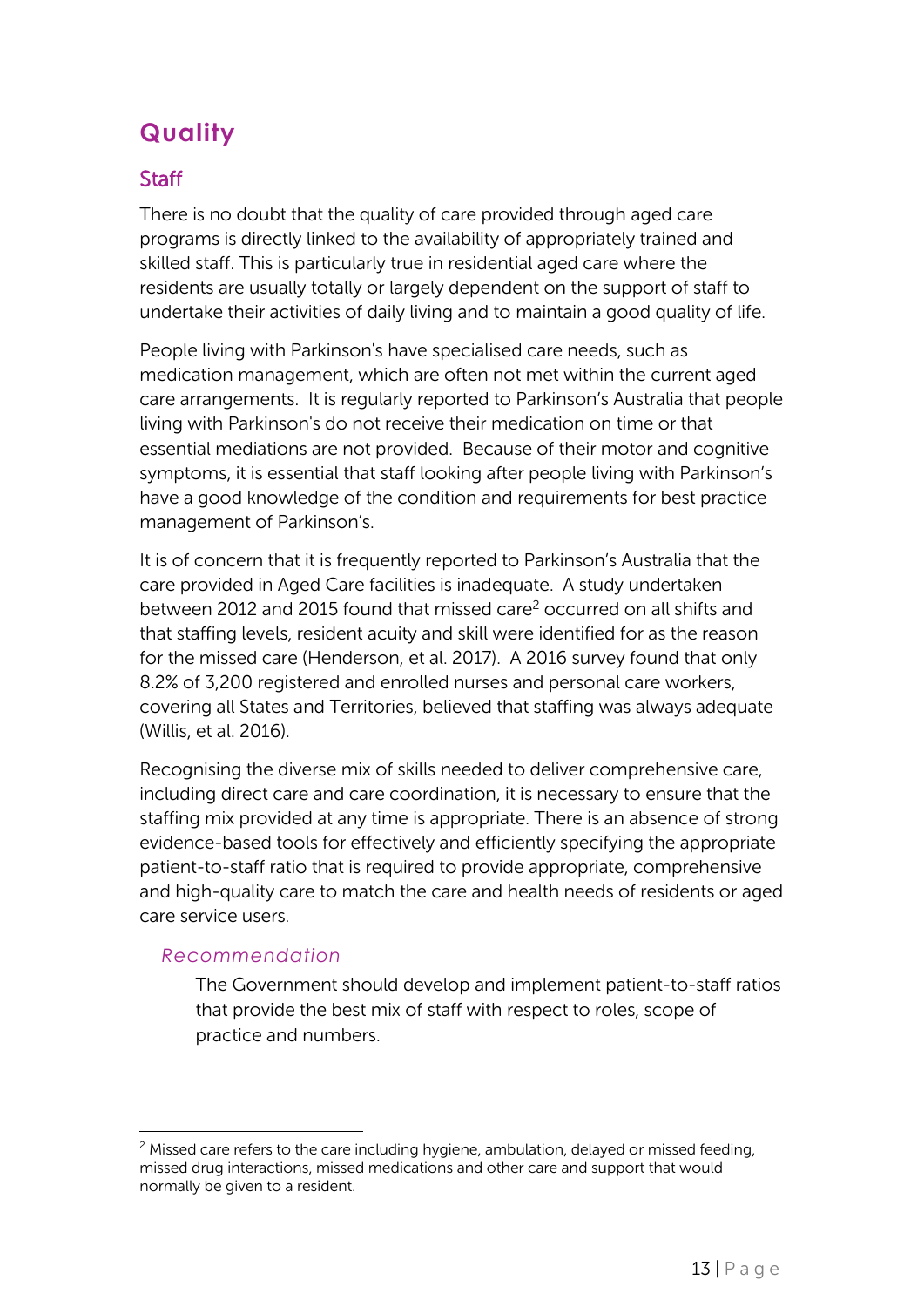## <span id="page-13-0"></span>Training and Education

A report commissioned by Parkinson's Australia has shown that "residential Aged Care workers have insufficient knowledge about how to provide best practice care for consumers with Parkinson's" (Howard and Barnett 2016).

It is commonly reported to Parkinson's Australia that many staff delivering aged care services have little or no understanding of Parkinson's or the best ways to deliver care to people living with Parkinson's.

In most cases, very small care changes can have a huge impact on the quality of life for someone living with Parkinson's. Examples of these changes include ensuring that they get their essential medications on time, every time; time activities such as meals and hygiene to ensure that the person is in an 'on state'<sup>3</sup>. Improving the quality of care for people living Parkinson's requires knowledge that can be gained within a short period of training.

Training for most health professionals and personal care attendants does not include appropriate training in the management of Parkinson's and particularly the management of Parkinson's in the aged care setting. The following real-life cases demonstrate how, with a small amount of training, the experience of both the person receiving the care and the person providing the care can be improved.

Case One: A resident in an aged care facility was unable to get up for breakfast or even feed himself as he did not receive his medication until sometime after the morning shift commenced. Parkinson's medications can take a long time to be absorbed because of changes in the gastrointestinal system and as a result the person is effectively like a car that has no fuel until the medications kick in, which can take an hour or more. Changes were made to ensure that the resident received his required medication before night duty staff finished which ensured that the medications were working before the resident had breakfast. This enabled the resident to feed himself and gain function in time for breakfast.

Case Two: A resident with significant motor symptoms experienced freezing of gait particularly when coming to a doorway. The local Parkinson's nurse delivered a short training course into the facility and one of the carers mentioned the freezing issue. The nurse was able to work with the carers and the resident to put in place a piece tape across the doorway, which tricked the resident's brain enabling them to step over it like going up a step.

 $3$  In an 'on state' a person with Parkinson's will usually feel more energetic and be able to move around and function more easily. In an 'off state' a person may become very stiff, slow, and may even be unable to move at all and may also have difficulty communicating.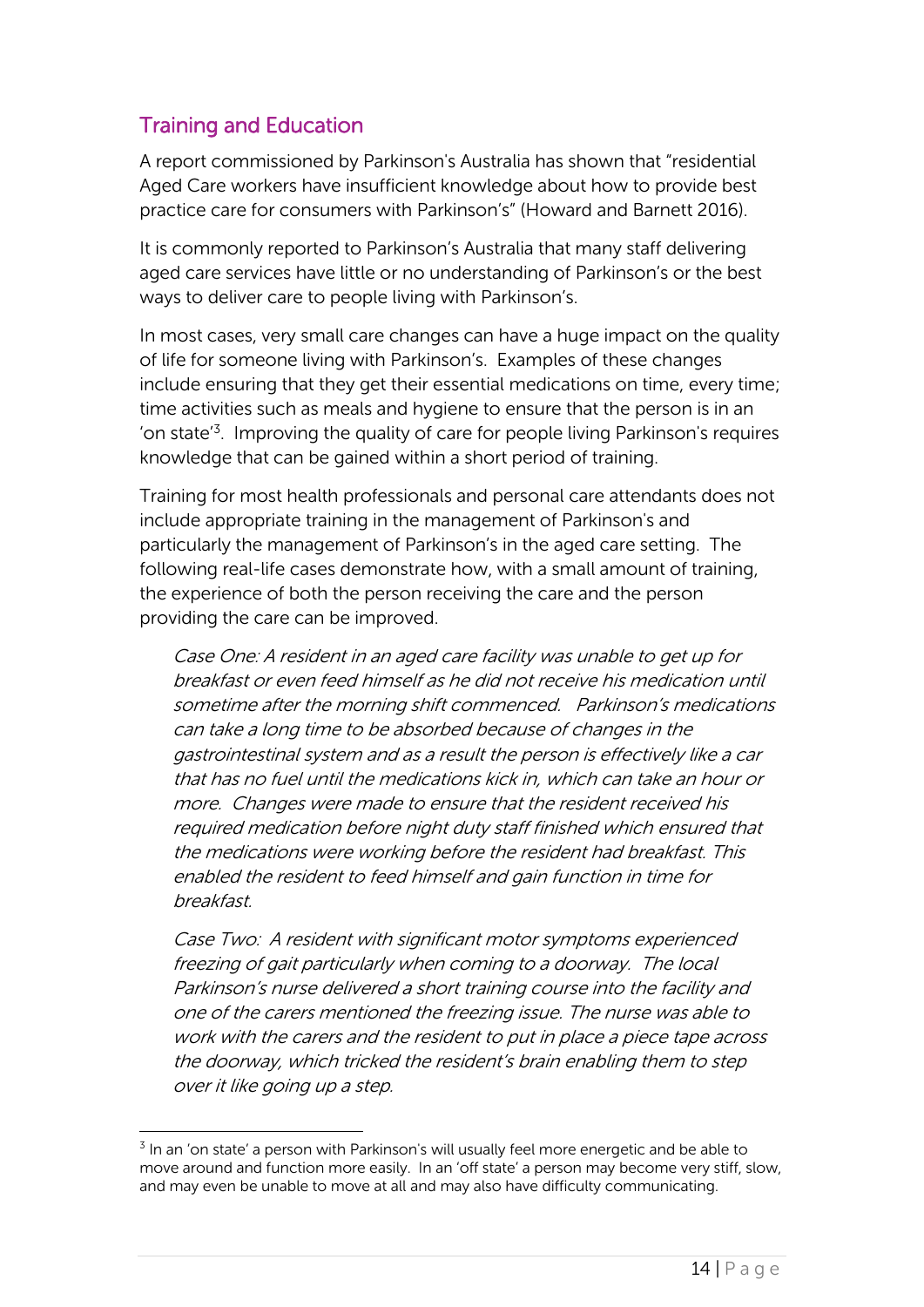Parkinson's Australia was funded in 2015 by the Department of Health and Ageing to develop a training package for aged care providers. Whilst developed, implementation of the package was not funded for RACF's. As a result, it has only been delivered to a very small number of aged care providers. An online module was also produced and requires Government funding for its implementation.

#### *Recommendations*

That training is provided for all personal care and health professionals working in RACF's on the management of Parkinson's disease. This should be provided by a Parkinson's Nurse Specialist.

The Government should fund access to online training programs about caring for people with Parkinsons.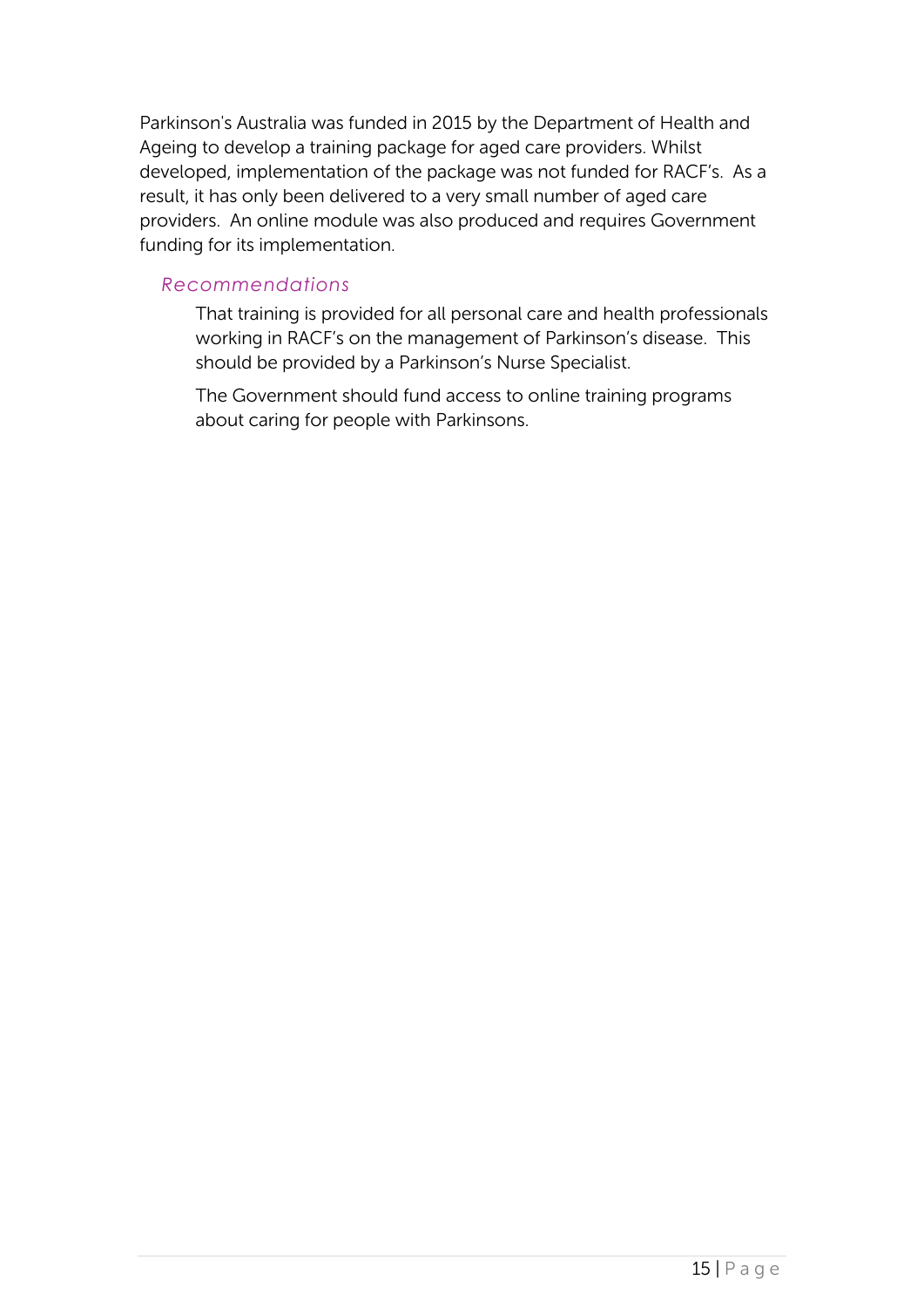# **Bibliography**

- ACQSHC. 2009. Preventing Falls and Harm from Falls in Older people. Canberra: Australian Government.
- AIHW. 2013. Depression in Residential Aged Care 2008-12. Canberra: AIHW.
- AIHW. 2016. People's needs in Aged Care: Factsheet 2015-16. Canberra : AIHW.
- AIHW. 2008. Rural, Regional and Remote Health: Indicators of health status and determinants of health. Cat. No. PHE 103. Canberra: AIHW.
- Australian Bureau of Statistics. 2017. 3222.0 Population Projections, Australia, 2017 (base) - 2066. https://www.abs.gov.au/AUSSTATS/abs@.nsf/mf/3222.0.
- Australian Medical Assossciation. 2017. AMA Aged Care Survey. Canberra: AMA. https://ama.com.au/system/tdf/documents/2017%20AMA%20Aged%2 0Care%20Survey%20Report.pdf?file=1&type=node&id=48948.
- Ayton, D, S Ayton, A Barker, A Bush, and N Warren. 2018. Parkinson's Disease prevalence and the association with rurality and agricultural determinants. Parkinsonism and Related Disorders.
- Buetow, S, J Henshaw, L Bryant, and D O'Sullivan. 2010. "Medication timing errors for Parkinson's Disease: Perspectives held by Caregivers and people with Parkinson's in New Zealand." Parkinson's Disease (Parkinsons Disease) Article ID 432983, 6 pages,.
- Deloitte Access Economics. 2015. Living with Parkinson's disease: An updated economic analysis. Canberra: Parkinson's Australia.
- Dept of Health and Ageing. 2018. Fact Sheet: Primary Health Care. June. https://www.health.gov.au/internet/main/publishing.nsf/Content/Fact-Sheet-Primary-Health-Care.
- Dept of Health and Aging. 2019. Accessing home care package. https://www.myagedcare.gov.au/help-home/home-carepackages/accessing-home-care-package.
- Hely MA, Reid WG, Adena MA, Halliday GM, Morris JG. 2008. "The Sydney multicenter study of Parkinson's disease: The inevitability of dementia at 20 years." Movement Disorders 23 (6): 837-844.
- Henderson, J, E Willis, L Xiao, and I Blackman. 2017. "Missed care in residential aged care in Australia: An exploratory study." Collegian 411-416.
- Hoegh, M, AK Ibrahim, J Chibnal, B Zaidi, and GT Grossberg. 2013. "Prevalance of Parkinson's disease and Parkinson's disease dementia in